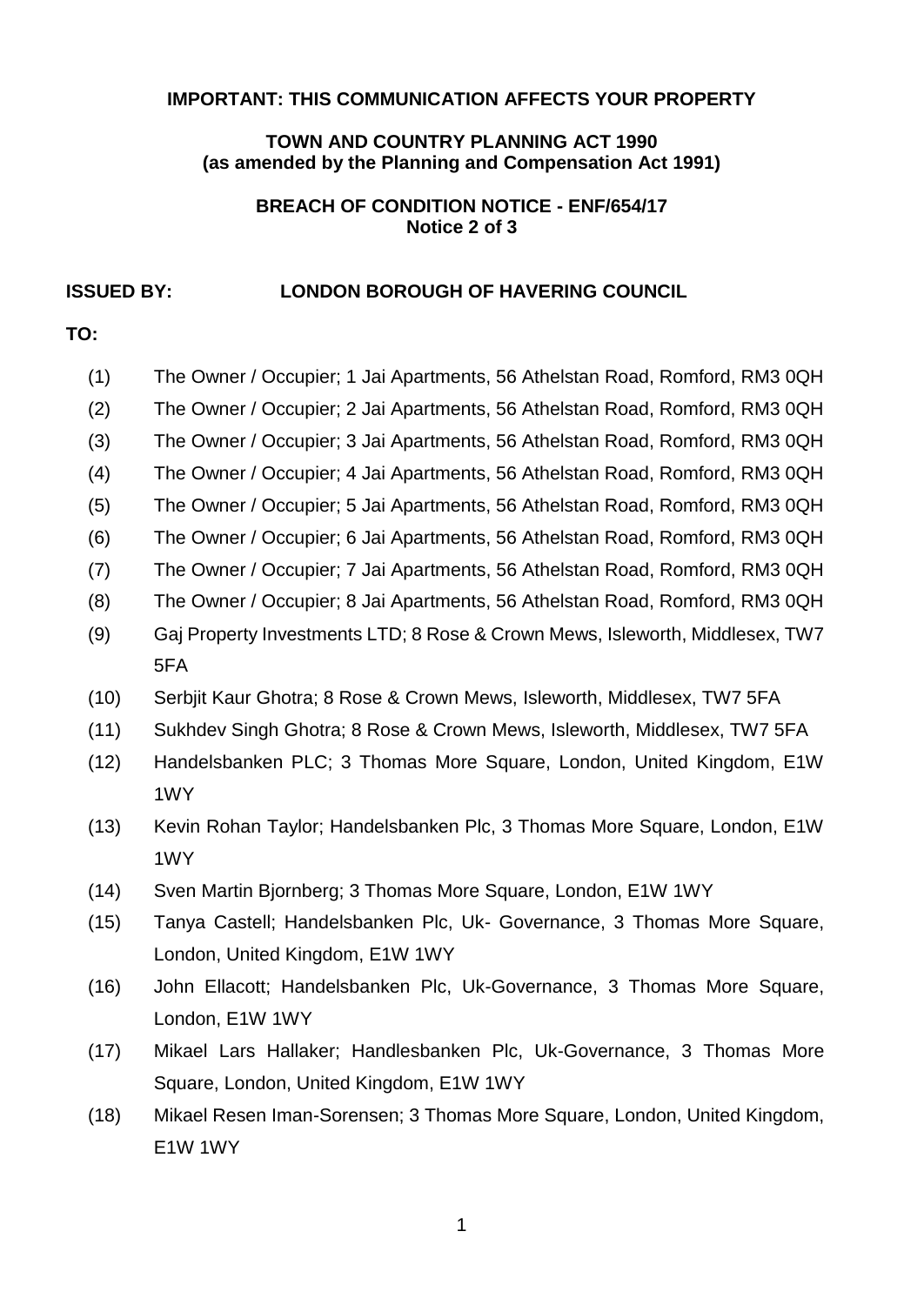- (19) Maureen Laurie; Handelsbanken Plc, Uk-Governance, 3 Thomas More Square, London, United Kingdom, E1W 1WY
- (20) Therese Agneta Kristina Lilja; Handelsbanken Plc, 3 Thomas More Square, London, United Kingdom, E1W 1WY
- (21) Owl Building Control Solutions Limited; Ramsbury House, Charnham Lane, Hungerford, Berkshire, United Kingdom, RG17 0EY
- **1. THIS IS A FORMAL NOTICE** which is issued by the Council, under section 187A of the above Act because they consider that conditions imposed on a grant of planning permission, relating to the land described below have not been complied with. It considers that you should be required to comply with the conditions specified in this notice.

# **2. THE LAND AFFECTED BY THE NOTICE**

 56 Athelstan Road, Romford, RM3 0QH known as 'Jai Apartments' and 'Veer House' as shown edged in black on the attached plan. The land is registered with HM Land Registry under references EGL23056, EGL 372006, EGL372224, and EGL489093.

## **3. THE RELEVANT PLANNING PERMISSION**

 The relevant planning permission to which this notice relates to is P1751.14 which was granted for "Demolition of existing garage buildings and erection of 8 apartments (3 storey) and 1 no. 3 storey detached house."

## **4. THE BREACH OF CONDITIONS**

The following conditions have not been complied with:

 2. The development hereby permitted shall not be carried out otherwise than in complete accordance with the approved plans listed on page 1 of this decision notice.

 Reason: The Local Planning Authority consider it essential that the whole of the development is carried out and that no departure whatsoever is made from the details approved, since the development would not necessarily be acceptable if partly carried out or carried out differently in any degree from the details submitted. Also, in order that the development accords with Development Control Policies Development Plan Document Policy DC61.

 3 Before the building(s) hereby permitted is first occupied, provision shall be made for 12 no. off-street car parking spaces within the site as shown on drawing No. RM/01B and thereafter this provision shall be made permanently available for use, unless otherwise agreed in writing by the Local Planning Authority.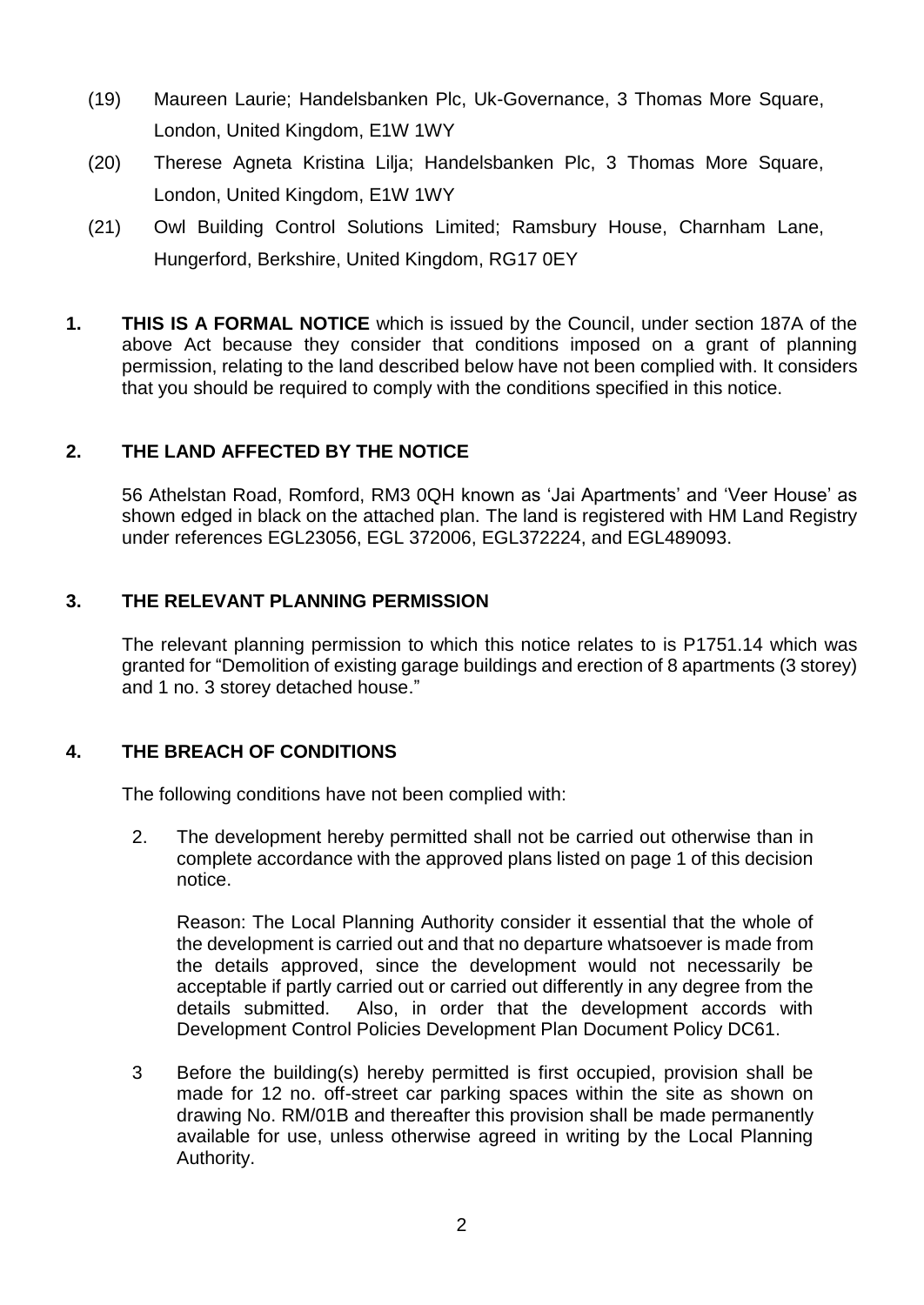Reason: To ensure that adequate car parking provision is made off street in the interests of highway safety.

 19 Before the building(s) hereby permitted is first occupied, provision shall be made for a balcony screening as indicated on drawing no's. RM/03A, RM/04A, RM/05A, RM/06A and thereafter this provision shall be made permanently available, unless otherwise agreed in writing by the Local Planning Authority.

Reason: To prevent undue overlooking of adjoining properties.

### **5. THE FOLLOWING ACTIVITIES ARE TO BE CARRIED OUT TO SECURE COMPLIANCE WITH THE CONDITIONS**

 As the person responsible for the breach of condition specified in section 4 of this notice, you are required to comply with the stated condition by taking the following steps:

- to ensure that the development complies with the requirements of condition 2 of (1) Make any and all changes and alterations to the site and the building(s) on the site application P1717.14. This includes (but is not limited to):
	- (a) demolition of the outbuilding at the rear of No8 Fitzilian Avenue (this is referred to as a tyre changing workshop on drawing RM/07A);
	- (b) Obscuring the windows as indicated on drawings RM/05A and RM/06A;

## **AND**

- to ensure that the development complies with the requirements of condition 3 of (2) Make any and all changes and alterations to the site and the building(s) on the site application P1717.14. This includes (but is not limited to):
	- (a) Setting out car parking spaces on the site in accordance with drawing RM/01B;

#### **AND**

- to ensure that the development complies with the requirements of condition 19 of (3) Make any and all changes and alterations to the site and the building(s) on the site application P1717.14. This includes (but is not limited to):
	- (a) The provision of balcony screening as set out on drawings RM/03A, RM/04A, RM/05A, RM/06A on the approved permission P1717.14;

#### **AND**

 (4) Remove all materials, rubble and debris from the site as a result of taking steps (1), (2), and (3) above.

 Time for compliance: 28 days from the effective date of this notice, beginning with the day on which the notice is served on you.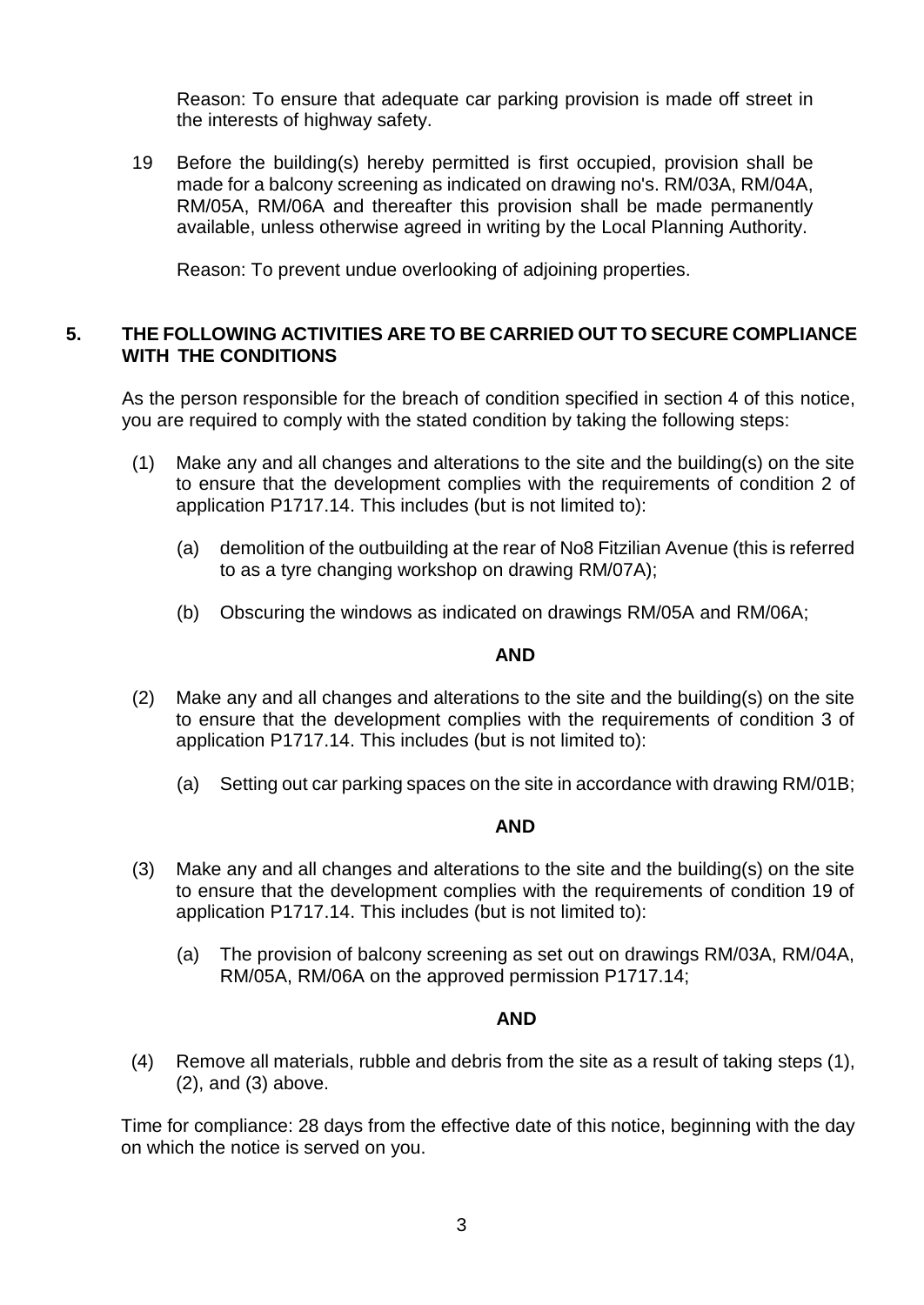### **6. WHEN THIS NOTICE TAKES EFFECT**

 This notice takes effect **immediately** it is served on you or you receive it by postal delivery.

Dated: **4th November 2021**

David Colink

Signed**:** 

**David Colwill** 

Position**:** Team Leader**,** Planning Enforcement

#### **Authorised Officer**

 On behalf of: The Mayor and Burgesses of the London Borough of Havering, Town Hall, Main Road, Romford, RM1 3BD

### **WARNING**

# **THERE IS NO RIGHT OF APPEAL AGAINST THIS NOTICE**

 It is an offence to contravene the requirements stated in paragraph 5 of this notice after the end of the compliance period. You will then be at risk of immediate prosecution in the Magistrates Court for which the maximum penalty is £2,500 for a first offence and for any subsequent offence. If you are in any doubt about what this notice requires you to do, you should get in touch immediately with **Samuel Cadman, Planning Enforcement Officer, Town Hall, Main Road, Romford, RM1 3BD (01708 433 758).** 

 If you need independent advice about this notice, you are advised to contact urgently a lawyer, planning consultant or other professional adviser specialising in planning matters. If you wish to contest the validity of the notice, you may only do so by an application to the High Court for judicial review. A lawyer will advise you on what this procedure involves.

## **DO NOT LEAVE YOUR RESPONSE TO THE LAST MINUTE**